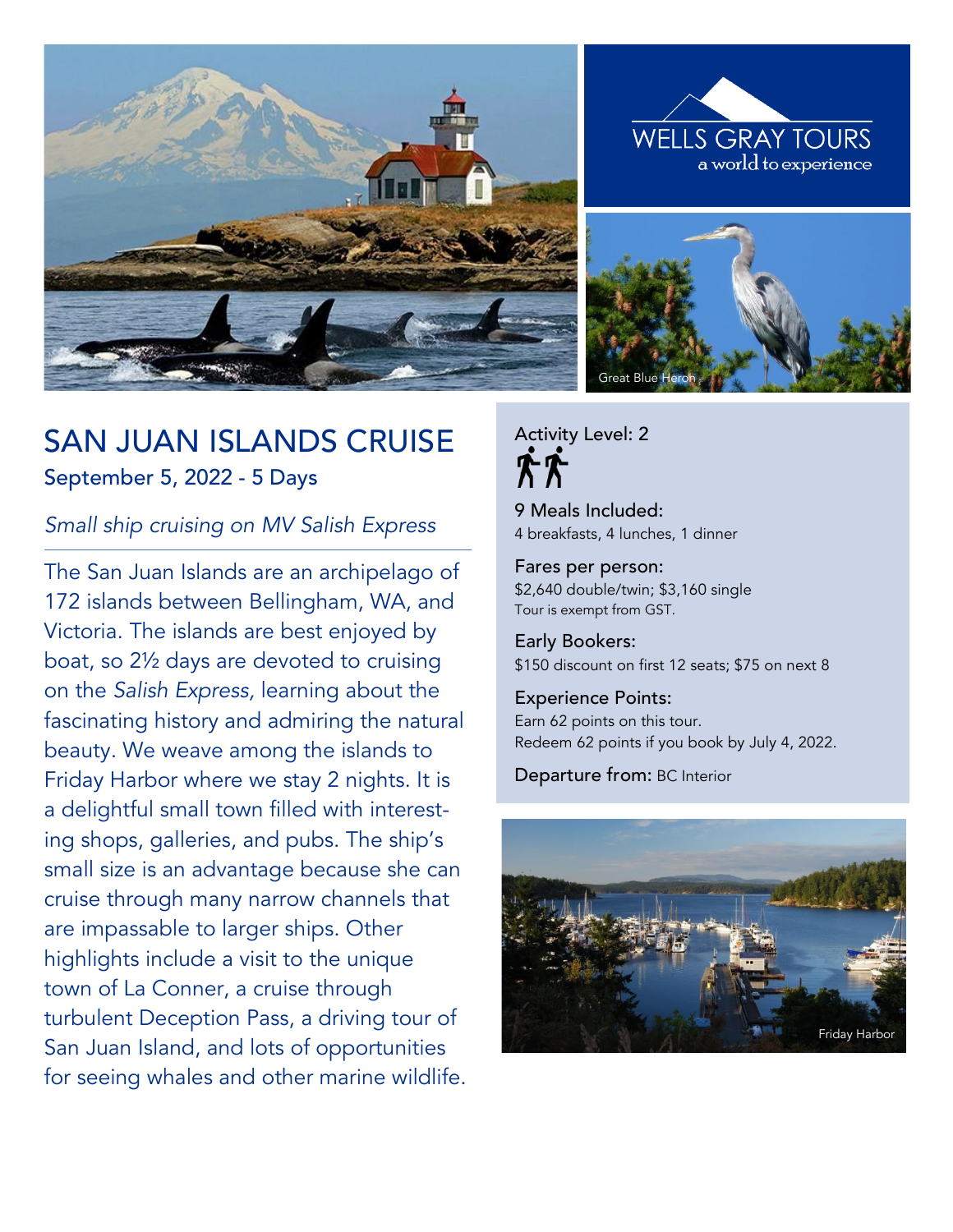# ITINERARY

# Day 1: Monday, September 5

We cross the border at Sumas and stay in Bellingham overnight. Bellis Fair Mall is within walking distance and is open until 6 pm. Meals included: Lunch

Accommodation: Oxford Suites, Bellingham

# Day 2: Tuesday, September 6

We board the *Salish Express* in Bellingham and sail away at 10 am among the San Juan Islands. They were first explored in 1791 by the Spanish expedition of Francisco de Eliza. These islands are rich with history, and the captain and crew tell entertaining tales of discovery, smuggling, and war. Lunch is served on board. We weave among the islands, probably cruising past historic Burrows Island lighthouse, Iceberg Point, Deadman's Island, and Cattle Pass. The captain plans our flexible route to Friday Harbor based on current weather conditions and wildlife reports, arriving about 4 pm. Friday Harbor got its name from Joseph Poalie Friday, a native Hawaiian man who worked at the Hudson's Bay Company farm from 1841 to 1859. This picturesque town is filled with interesting shops, artist galleries, and pubs. During free time, you may wish to visit the museum devoted to Orca whales. Our hotel is six blocks from the harbour and two blocks from downtown. A transfer from ship to hotel is provided.

Meals included: Breakfast, Lunch, Dinner Accommodation: Friday Harbor Suites

# Day 3: Wednesday, September 7

After breakfast, stroll down the main street to the harbour and board the *Salish Express* at 8:30. We spend 2½ hours cruising the islands while searching for more Orca whales, bald eagles, harbor seals, Dall's porpoise, Minke whales, and sea birds. Then we sail along narrow Swinomish Channel, under Rainbow Bridge, and dock in the quaint village of La Conner for two hours, giving an opportunity to browse the many waterfront

shops. As we sail away at 1 pm to Hole in the Wall, savour a tasty, cracked crab feast. Today's exciting finale is the cruise under Deception Pass Bridge. It connects Fidalgo Island with Whidbey Island using two spans totalling 500 metres long, and the *Salish Express* sails through the turbulent tidal waters underneath. The bridge rises 55 metres above the water and was completed in 1935. Meals included: Breakfast, Lunch Accommodation: Friday Harbor Suites



# Day 4: Thursday, September 8

A morning driving tour of San Juan Island passes attractions such as Lime Kiln State Park, Whale Watch Park, the Alpaca Ranch, English Camp, Roche Harbor Resort, and Westcott Bay Sculpture Park. There is free time for lunch in Friday Harbor, then we board the *Salish Express* for the final leg of our voyage, taking us through channels and past islands not yet explored. As always we are on the lookout for the wide variety of wildlife that inhabits the San Juan Islands archipelago. We arrive in Bellingham around 4 pm.

### Meals included: Breakfast

Accommodation: Oxford Suites, Bellingham

# Day 5: Friday, September 9

There are shopping stops at Trader Joe's and the Duty-Free Store, then we cross the border at Sumas and travel home.

Meals included: Breakfast, Lunch

### WHAT'S INCLUDED

- Coach transportation to/from Bellingham dock
- 4 nights of accommodation and hotel taxes
- 2½ days of cruising on MV Salish Express
- 2 transfers between Friday Harbor dock & motel
- Driving tour of San Juan Island

• Gratuities for vessel crew

Ī

- Knowledgeable tour director
- Luggage handling at hotels
- 9 meals: 4 breakfasts, 4 lunches, 1 dinner